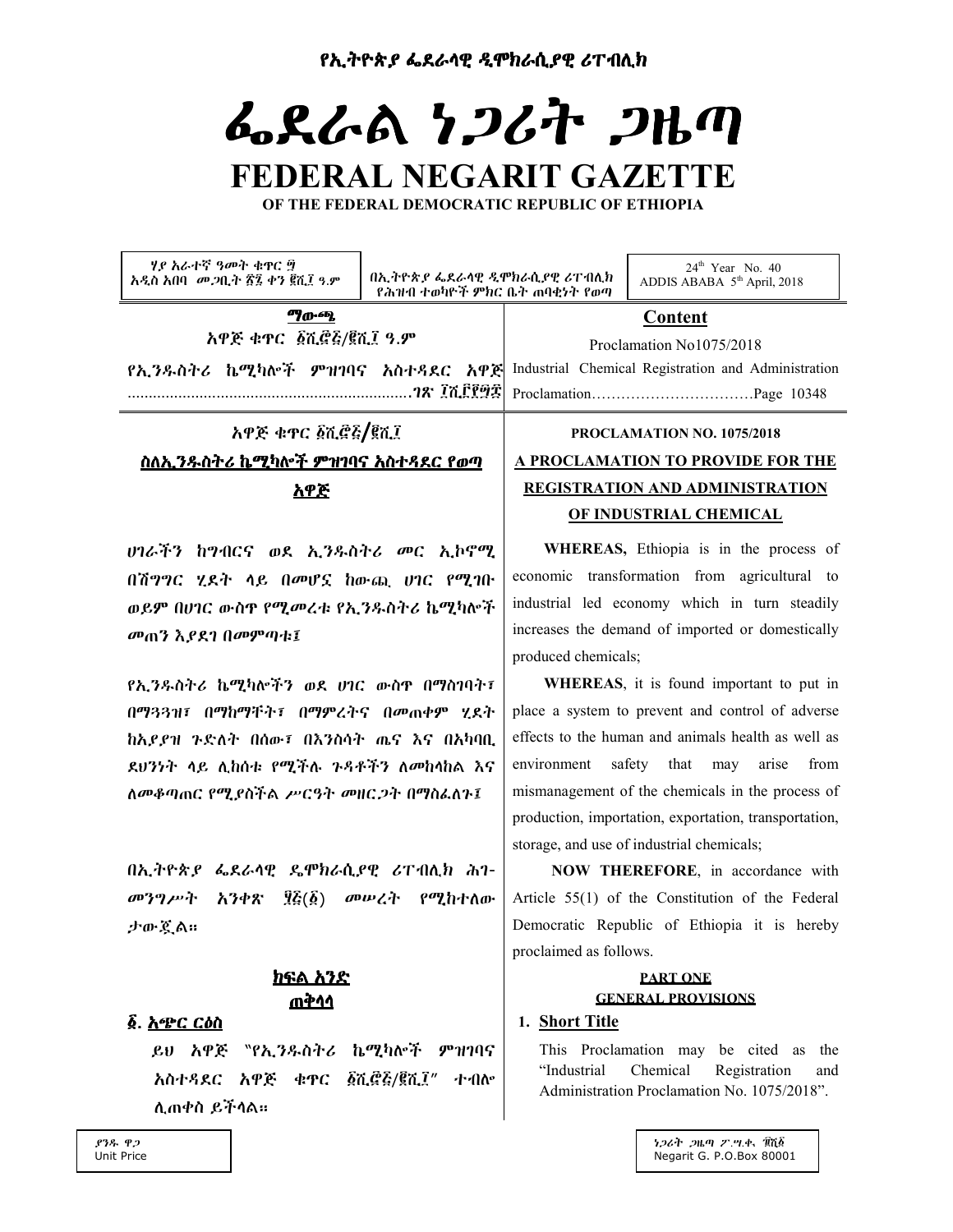# $\overline{6}$ . ትርጓሜ

# በዚህ አዋጅ ውስዋ፦

- ፩/ ``የኢንዱስትሪ ኬሜካል" ማለት ለኢንዱስትሪ፣ ለምርምርና ስር $\theta$ ት ለትምሀርት፣ ለሥልጠና አገልግሎት ዋቅም ላይ የሚውል ማንኛውንም ኬሚካል የሚጨምር ሲሆን የመድሃኒት እና የህክምና፣ የምግብና የምግብ ነክ፣ PIACST የኬሚካል  $\overline{C}$ መሳሪያዎች እና የጨረር አመንጪ ኬሚካሎችን አይጨምርም፤
- ፪/ "አካባቢ" ማለት በመሬት፣ በከባቢ አየር፣ በአየር ሁኔታ እና በአየር ንብረት፣ በውሃ፣ በህያዋን፣ በድምጽ፣ በሽታ፣ በጣዕም፣ በማህበራዊ ጉዳዮች እና በሥነ ውበት ሳይወሰን፣ በተፈዋሮእዊ ሁኔታዎች ወይም በሰው አማካኝነት ተለውጠው የሚገኙ ነገሮች በሙሉ ደሉበት ቦታ፣ እንዲሁም መጠናቸው ወይም ሁኔታቸው ወይም ደግሞ የሰው ወይም የሌሎች ህያዋን በጎ ሁኔታን የሚነኩ መስተ ጋብሮቶቻቸው ድምር ነው፤
- ፫/ "አግባብነት ያለው አካል" ማለት የኢ*ንዱ*ስትሪ ሚኒስቴርና የኬሚካልና ኮንስትራክሽን ግብዓት ኢንዱስትሪ ልማት ኢንስትቲዩት፣ የእርሻና ተፌዋሮ ሃብት ሚኒስቴር፣ የጤና ዋበቃ ሚኒስቴርና የምግብ፣ መድኃኒትና ጤና ክብካቤ አስተዳደርና ቁዋዋር አስፌፃሚ አካል፣ የንግድ ሚኒስቴር፣ የሰራተኛና ማህበራዎ  $P, P, P, P$ ሚኒስቴር፣ የሳይንስና ቴክኖሎጂ ሚኒስቴር፣ የትምሀርት ሚኒስቴር፣ የባቢዎችና ጉምሩክ ባለስልጣን እና የኢንዱስትሪ ኬሚካሎችን ለመመዝገብ ወይም ለማስተዳደር በዚህ አዋጅ እና አግባብነት ባላቸው ሌሎች ሕጎች ሥልጣን የተሰጣቸውን አካላት እንዲሁም በክልል ደረጃ የእነዚህን ተቋማት ተግባር የመምራት ሃላፊነት የተሰጣቸውን አካላት ያጠቃልላል፤
- ፬/ ``የምዝገባ ቁዋር" የኢንዱስትሪ ኬሚካሎችን በዓይነታቸው ስመስየትና ዋቅም ሳይ ስማዋል የሚሰዋ ቁዋር ነው፤

#### 2. Definition

In this Proclamation:

- 1/ "industrial chemical" means any chemical that is used for industrial, educational and training, research and transfer purposes, with the exclusion of pharmaceutical and medical, food and food additives, agricultural, chemical weapons and radioactive chemicals;
- 2/ "environment" means the totality of all materials whether in their natural state or modified or changed by humans, their external spaces and the interactions which affect their quality or quantity and the welfare of human or other living things, including but not restricted to, land, atmosphere, weather and climate, water, living things, sound, odour, taste, social factors, and aesthetics;
- 3/ "competent authority" means includes Ministry of Industry, Chemical and Construction Input Industry Develop ment Institute, Ministry of Agriculture and Natural Resource, Ministry of Health, the Food, Medicine and Health Care Administration and Control Authority, Ministry of Trade, Ministry of Labour and Social Affairs, Ministry of Science and Technology, of Education, Revenue Ministry and and any governmental Custom Authority, institution which has a mandate to register and administer industrial chemicals in according to this Proclamation and other laws, as well as regional responsible entities in charge of these institutions' mandates;
- 4/ "registration" number" means an identification number used to categorize and utilize industrial chemicals;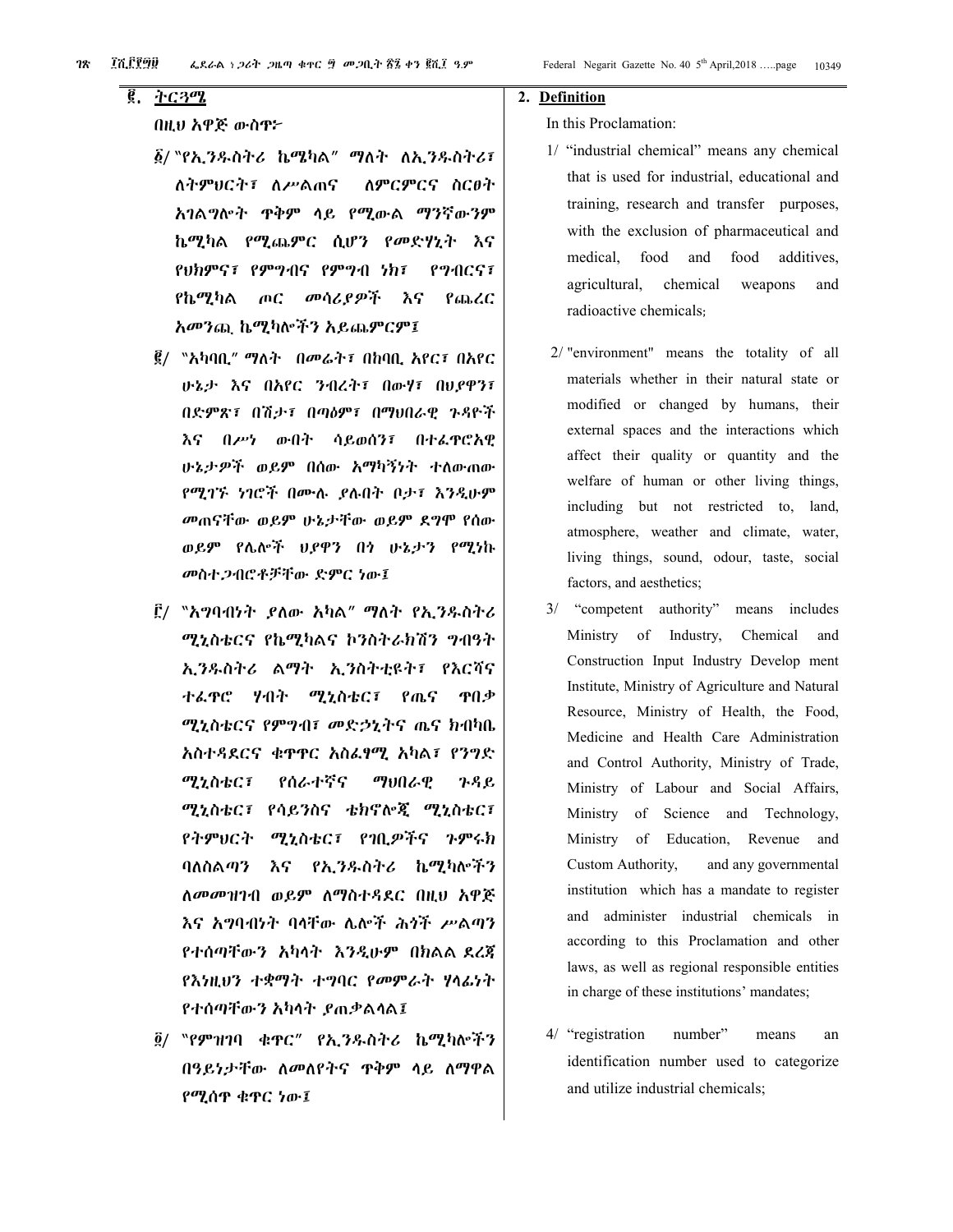- "ዳ*ግም ማ*ሽግ" ማለት የኢንዱስትሪ ኬሚካልን  $\bar{c}$ / ለቀጣይ ሽያጭ እንዲመች ለማድረግ ከአንድ የንግድ እሽግ ወደ ሌላ አብዛኛውን ጊዜ አነስ የሚገለበዋበትና ወዳስ እሽግ እንደ1ና የሚታሽግበት አሰራር ነው፤
- ፯/ "ዋቅም ላይ ሲውል የማይችል ኬሚካል" ማለት የኢንዱስትሪ ኬሚካል ሆኖ፤
	- υ) በስቶክሆልም ወይም በሮተርዳም ስምምነት መሠረት ከአካባቢና ከጤና አንፃር ዋቅም ላይ እንዳይውል የታገደ፤ ወይም
	- ለ) የአገልግሎት ጊዜው ደበቃ፤ ወይም
	- ሐ) በኢደደዝ ጉድለት የተነሳ የተበሳሽ በመሆኑ ምክንያተ ዋቅም ላይ ሲውል የማይችል ነው፤
- ፯/ "በግንዛቤ ላይ የተመሠረተ ቅድመ ይሁንታ አሰራር" ማለት በሮተርዳም ስምምነት ውስዋ በዓለም አቀፍ የንግድ ልውውዋ የተወሰኑ አደገኛ የኢንዱስትሪ ኬሚካሎችንና ፀረ-ተባዮችን በተመለከተ ባስቀመጠው መሠረት የታገዱ ወይም በዋብቅ ገደብ የተጣለባቸው ኬሚካሎችና በጣም አደገኛ የሆኑ የኢንዱስትሪ ኬሚካሎች ልውውዋና አደደዝ የማሳወቅ አሰራር ነው፤
- ፰/ "ገደብ የተጣለበት ኬሚካል"ማለት በስቶክሆልም ወይም በሮተርዳም ስምምነት መሠረት ከአካባቢና ከጤና አንፃር ዋብቅ የአጠቃቀም *ገ*ደብ የተጣለባቸው እና በግንዛቤ ላይ የተመሠረተ ቅድመ ይሁንታ አሰራር የሚጠይቁ ኬሚካሎች ናቸው፤
- ፱/ ``የብቃት ማረጋገጫ የምስክር ወረቀት" ማለት በሮተርዳም ስምምነት እና ሚኒስቴር መስሪያ ቤቱ በሚያወጣው መመሪያ ዋብቅ የአጠቃቀም ገደብ የተጣለባቸውን የኢንዱስትሪ ኬሚካሎችን ለማምረት፣ ወደ ሀገር ውስዋ ለማስገባትና ለመጠቀም የሚያስፌልጉ መስፌርቶችን ያሟላ መሆኑን በማረ.ጋገዋ ከሚኒስቴሩ ወይም አግባብነት ካለው አካል የሚሰዋ የምስክር ወረቀት ነው፤
- 5/ "repacking" means the transfer and packing of an industrial chemical from any commercial package into any other, usually smaller container for the subsequent ease of sale;
- 6/ "obsolete chemicals" means industrial chemical:
	- a) the use of which has been banned for the environmental or health reasons by applicable provisions of the Stockholm or Rotterdam convention; or
	- b) that has been expired; or
	- c) that has been deteriorated as a result of improper management and cannot used again;
- 7/ "Prior Informed Consent Procedure" means the procedure under the Rotterdam Convention for exchanging and handling information in international trade  $\Omega$ banned or severely restricted chemicals and severely hazardous industrial chemicals:
- 8/ "restricted chemicals" means the use of which has been restricted and oblige to for prior informed consent the environmental or health reasons by applicable provisions of the Stockholm or Rotterdam Convention;
- 9/ "Certificate of Competence" means a certificate issued by the Ministry or competent authority demonstrating that a person has fulfill the necessary requirements to produce, import and use of industrial chemicals that has been restricted by Rotterdam Convention and directive issued by the Ministry;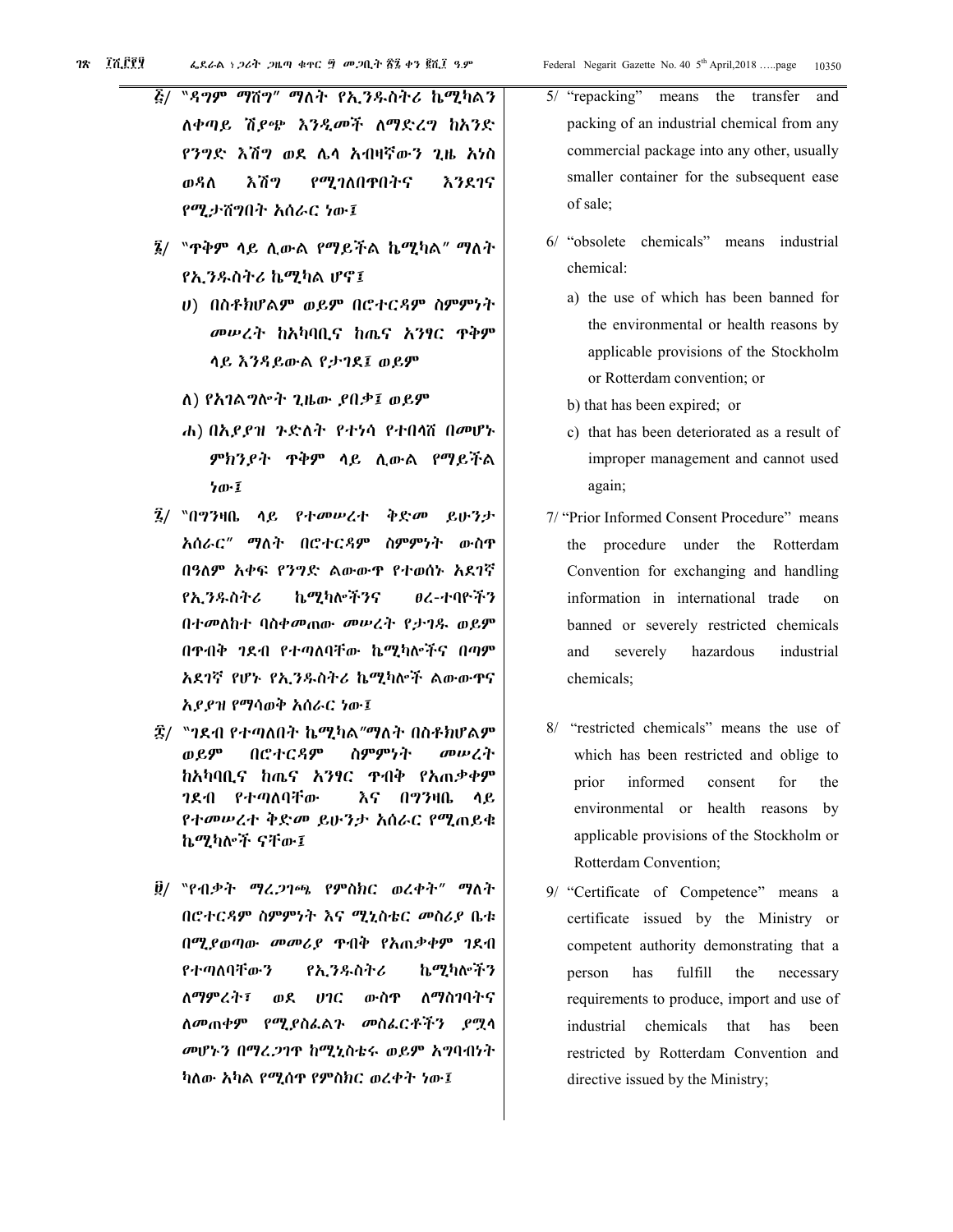- "የሮተርዳም ስምምነት" ማለት በተወሰኑ አደገኛ  $\overline{l}$ ኬሚካሎችና ፀረ-ተባዮች የዓለም አቀፍ ንግድን አስመልክቶ በግንዛቤ ላይ የተመሠረተ ቅድመ ይሁንታ አሰራር ሥርዓት እንዲተገበር በአዋጅ ቁዋር ፪፻፸፰/፲፱፻፺፬ የፀደቀ ዓለም ዓቀፍ ስምምነት ነው፤
- ፲፩/ "ስቶክሆልም ስምምነት" ማለት ለረዥም ጊዜ ሳ*ይመክኑ የሚቆ*ዩ ከካርበን የተሰሩ በካዮችን በ**ሚ**መለከት በአዋጅ **¢TC ER&B/TBPAG** የፀደቀ ዓለም ዓቀፍ ስምምነት ነው፤
- ፲፪/ "መለ*ያ" ግ*ለት የተፃፈ፣ የታተመ ወይም በምስል የተቀረፀና በኢንዱስትሪ ኬሚካል ቀዋተኛ መያዣና በቀዋተኛ መያዣያዎች  $\mathbf{0}$ .  $\epsilon$ <sub>D</sub>,  $\mathbf{P}$ *መያዣ ወይም መ*ጠቅስ*ያ* ሳይ የተደረገ ወይም ከዚህ *ጋ*ር የተ*ያያዘ መግ*ለጫ ነው፤
- ፲፫/ "ሚኒስቴር" ወይም "ሚኒስትር" ማስት እንደየቅደም ተከተሉ የአካባቢ፣ የደንና የአየር ንብረት ለውዋ ሚኒስቴር ወይም ሚኒስትር ነው፤
- ፲፬/ "ክልል" ማለት በኢትዮጵያ ፌደራሳዊ ዲሞክራሲ ያዊ ሪፐብሊክ ሕገ መንግሥት በእንቀጽ ፵፯ (፩) የተመለከቱት ክልሎች እና የአዲስ አበባና የድሬደዋ የከተማ አስተዳደሮችን ይጨምራል፤
- ፲፭/ "የኢንዱስትሪ ኬሚካል እንቅስቃሴ" ማለት የኢንዱስትሪ ኬሚካሎችን ማምረት፣ ወደ ሀገር ውስዋ ማስገባት፣ ወደ ውጭ ሀገር መላክ፣ ማሽግ፣ ማጓጓዝ፣ ማከፋፌል፣ ማከማችት፣ መሽዋ፣ መጠቀም እና ወደ ሶስተኛ ወገን ማስተሳለፍ ነው፤
- በአካባቢ ወይም በንብረት ላይ ጉዳት ሲያደርስ የሚችል የኢንዱስትሪ ኬሚካል ተፈዋሯዊ ባህሪይ ነው፤
- ፲፯/ "መያዣ" ማለት ማንኛውም የኢንዱስትሪ ኬሚካል የተያዘበት፣ የተቀመጠበት፣ የታሸገበት ወይም የተሸፌነበት ሲሆን ከኢንዱስትሪ ኬሚካሉ ጋር ንክኪ ያለውን ማንኛውንም ነገር ይጨምራል፤
- 10/ "Rotterdam Convention" the means convention on the prior informed consent procedure for certain hazardous and chemicals and pesticides in international trade ratified on July 2002 pursuant to Proclamation No. 278/2002;
- 11/ "Stockholm Convention" means the convention on persistent organic pollutants ratified on July 2002 pursuant to Proclamation No. 279/2002;
- 12/ "label" means a written printed or graphic matter on, or attached to the immediate container of an industrial chemical and the outside container or wrapper of the immediate containers;
- 13/ "Ministry" or "Minister" means the Ministry or Minister of Environment, Forest and Climate Change respectively;
- 14/ "Region" means any state referred to under Article  $47(1)$  of the constitution of the Federal Democratic Republic of Ethiopia and includes the Addis Ababa and Dire Dawa city Administrations;
- 15/ "industrial chemical transaction" includes manufacturing, importation, exportation, packing, transportation, distribution, storage, selling, using and transferring to third party of industrial chemicals;
- 16/ hazard" means the inherent property of industrial chemicals or situation having the potential to cause adverse effects or damage to human or animal health, the environment or property;
- 17/ "container" means anything in which or by which industrial chemicals are encase, covered, enclosed, contained or packed, including materials in contact with the industrial chemicals;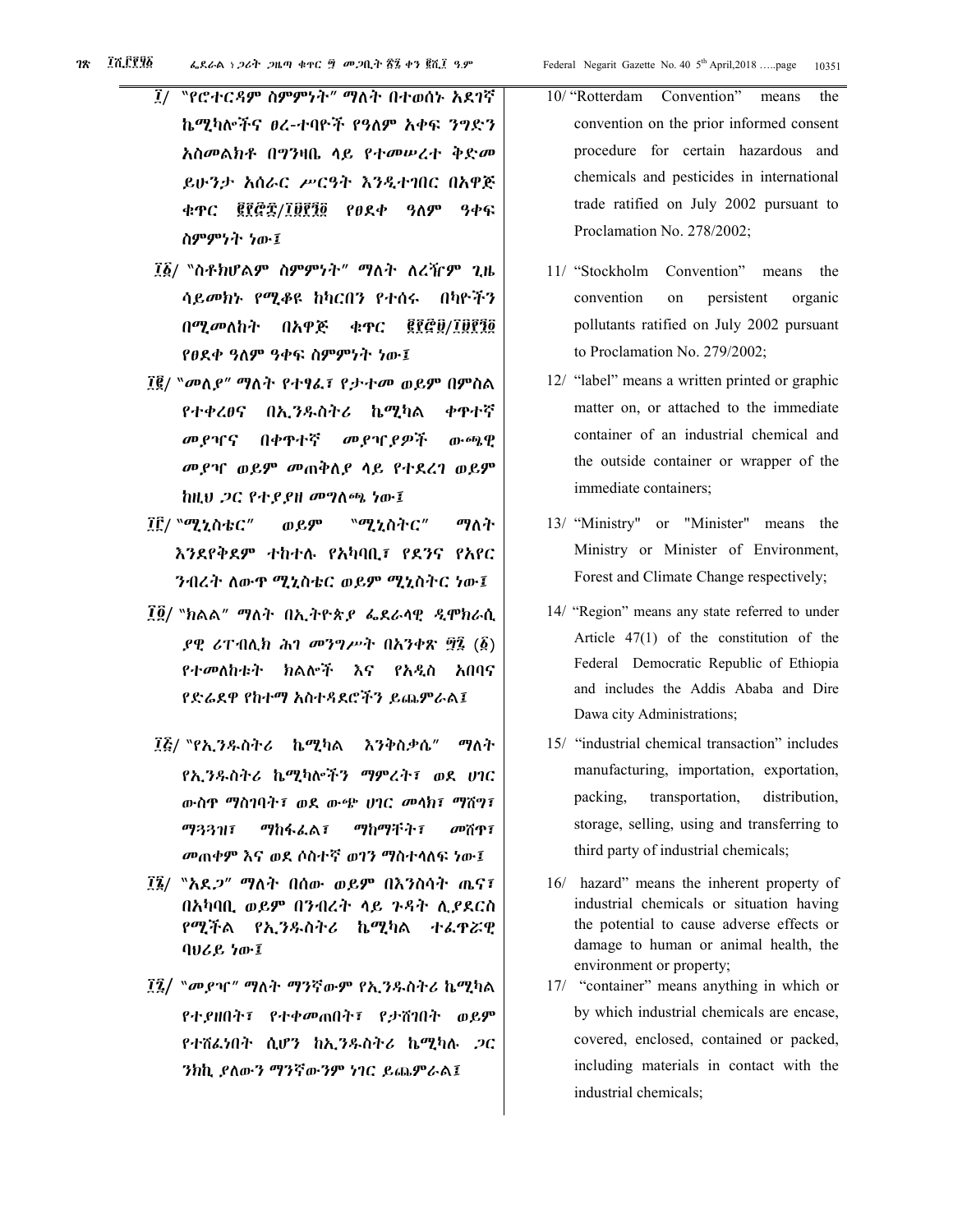- ፲፱/ "ተጠ*ቃሚ" ማ*ስት የተለያዩ ምርቶችን ስማምረት አገልግሎት ወይም ለሌሳ የኢንዱስትሪ ኬሚካሎችን በማብዓትነት የሚጠቀም ማንኛውም ድርጅት ወይም ተቋም ነው፤
- <u>፳/ "ሰው"</u> ማለት የተፌዋሮ ሰው ወይም በሕግ የሰውነት መብት የተሰጠው አካል ነው፤
- ፳፩/ ማንኛውም በወንድ ጾታ የተገለጸው ሴትንም *ያካትታ*ል።

#### ፫. <u>የአዋጁ ተፌጸሚነተ</u>

ይሀ አዋጅ በኢንዱስትሪ ኬሚካሎች እንቅስቃሴ ላይ በሚሰማራ ማንኛውም ሰው ላይ ተፈፃሚ ይሆናል።

#### <u>፬. የአዋጁ ዓላማ</u>

ይሀ አዋጅ የሚከተሉት ዓላማዎች ይኖሩታል፦

- ፩/ የኢ*ንዱ*ስትሪ ኬሚካሎችን *ስመመዝገ*ብ እና ስማስተዳደር የሚያስችል **UI&Q** ሥርዓት መዘረጋት፤ እና
- ፪/ ከኢንዱስትሪ ኬሚካሎች እንቅስቃሴ  $2C$ በተደደዘ በሰው እና በእንስሳት ጤና እንዲሁም በአካባቢ ደሀንነት ላይ ሊከሰቱ የሚችሉ ጉዳቶችን ለመከላከልና ለመቆጣጠር።

# <u>ክፍል ሁለት</u>

#### <u>የብቃት ማረ*ጋ*ገጫ የምስክር ወረቀት እና ምዝገባ</u>

#### 

በሮተርዳም ስምምነት እና ሚኒስቴር መስሪያ ቤቱ በሚያወጣው መመሪያ ዋብቅ የአጠቃቀም ገደብ የተጣለባቸውን የኢንዱስትሪ ኬሚካሎችን ወደ ሀገር ውስዋ በማስገባት፣ ወደ ውጪ በመላክ እንዲሁም በማከፋፌል ሥራ ለመሰማራት የሚፌልግ ማንኛውም ሰው ከሚኒስቴሩ ወይም አግባብነት ካለው አካል በቅድሚያ የብቃት ማረጋገጫ ምስክር ወረቀት ማግኘት አለበት።

- 18/ "manufacturing" means to prepare, compound, formulate, mix or make industrial chemicals for its distribution or use:
- 19/ "user" means any person who use industrial chemicals as an inputs for manufacturing of various products or other services:
- 20/ "person" means any natural or juridical person;
- 21/ any expression in the masculine gender includes the feminine.

#### **Scope of Application**  $3.$

This Proclamation shall be applicable to any person who is engaged in the transaction of industrial chemicals.

#### 4. Objective

This Proclamation shall have the following objectives:

- 1/ establishing a national system for registration and administration of industrial chemicals; and
- 2/ preventing and controlling the adverse effects arising from the mismanagement of chemicals to the human and animals health as well as environment safety that may occur in the transaction of industrial chemicals;

#### **PART TWO**

#### **CERTIFICATE OF COMPETENCE AND REGISTRATION**

#### 5. Certificate of Competence

Any person who engages in the importation, exportation, transportation and storage of industrial chemicals that has been restricted by Rotterdam Convention and directive issued by the Ministry shall obtain a certificate of competence from Ministry or competent authority.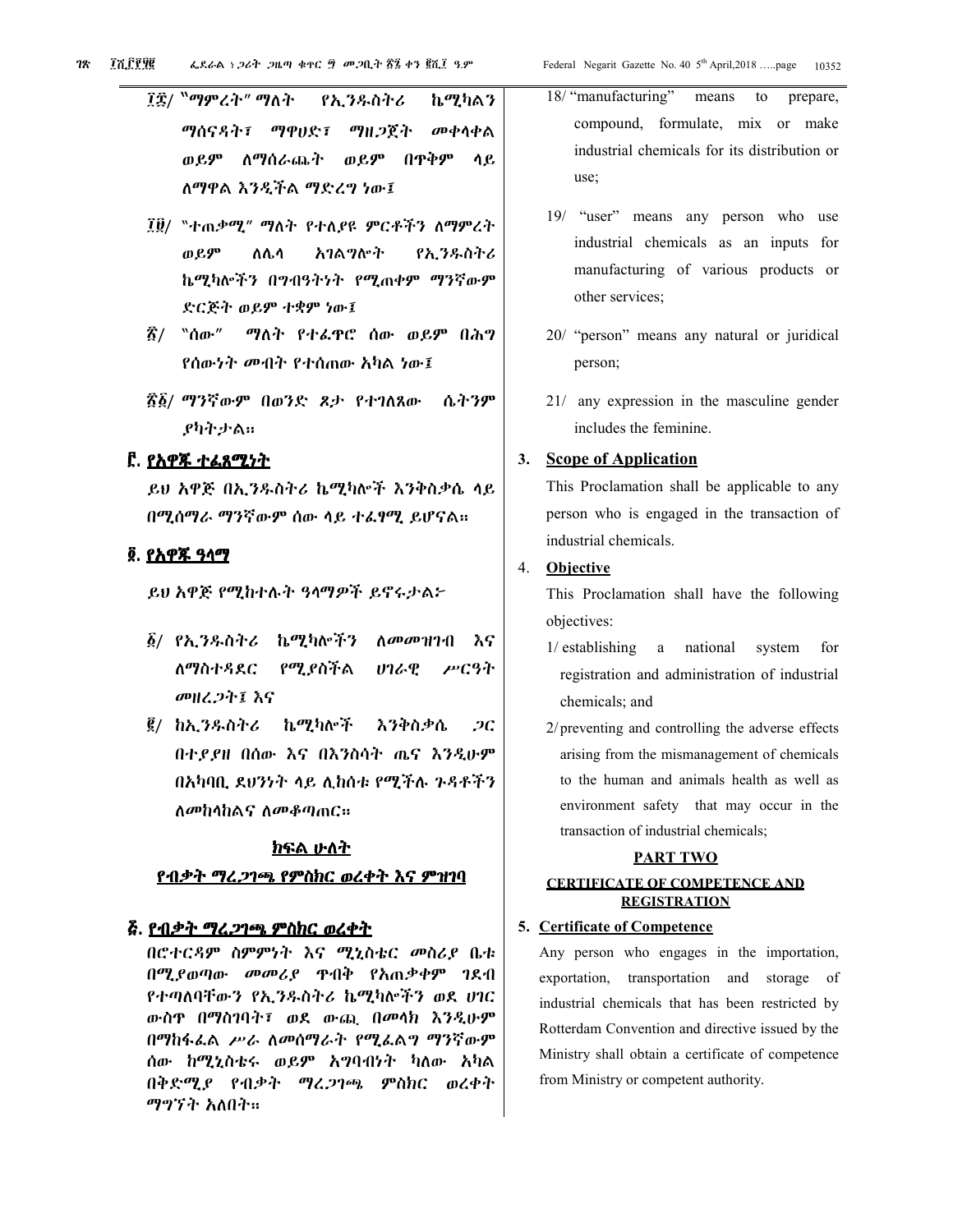# <u> ፮. የኢ*ንዱ*ስትሪ ኬሚካል ምዝገባ እና *መ*ዝገብ ስለማደራጀት</u>

- ፩/ ኢንዱስትሪ ሚኒስቴር በሀገር ውስዋ የሚመረቱና ከውጭ  $07C$   $08$  $17C$ ውስዋ  $\rho$ ማ ገቡ ኬሚካሎችን ዝርዝር እና መረጀ የደዘ መዝገብ ያደረጃል፤ መዝገቡ መያዝ የሚገባቸውን ዝርዝር መረጀዎች በደንብ ይወስናል።
- ፪/ ማንኛውም ሰው አግባብ ባለው አካል ደልተመዘገበ የኢንዱስትሪ ኬሚካልን ማምረት፣ ወደ ሀገር ውስዋ ማስገባት፣ ማሽግ፣ መሽዋ፣ ማከፋፌል፣ ማከማችት ወይም መጠቀም አይችልም።
- ፫/ አግባብነት ያላቸው አካላት የሚያስተዳድሯቸውን ኬሚካሎች መረጀ በየዓመቱ ለኢንዱስትሪ ሚኒስቴር መላክ አለባቸው።
- ፬/ የኢንዱስትሪ ሚኒስቴር የኬሚካሎችን መረጃ ለሚኒስቴሩ በየዓመቱ ይልካል።

# <u>ክፍል ሦስት</u> <u>መረጃ አያያዝ እና የሪፖርት አቀራረብ</u>

#### ፯. መረጃ አያያዝ

- ፩/ ማንኛውም የኢንዱስትሪ ኬሚካል የሚ*ያመ*ርት፣ የሚልክ፣ የሚያስመጣ፣ የሚያከፋፍል፣ ወይም የሚጠቀም ሰው የሚከተሉትን መረጃዎች መያዝ አለበት፦
	- $U$ ) ያመረተውን፤ ወደ ውጭ ሀገር የሳከውን፤ *ያከፋፌ*ለውን፣ ወደ ሀገር ውስዋ *ያስገ*ባውን ወይም የተጠቀመውን የኢንዱስትሪ ኬሚካል ዓይነትና መጠን፤
	- $\Lambda$ )  $\Omega$ *vic* ውስዋ IN P የተሽጠውን እና የተከፋፌለውን የኢንዱስትሪ ኬሚካል ዓይነትና መጠን፤
	- ወይም ሐ) በአይያዝ ንድለት የተበሳሹ የመጠቀሚያ ጊዜ ያለፌባቸውን የኢንዱስትሪ ኬሚካሎች ዓይነትና መጠን፤ እና

# 6. Registration of Industrial Chemicals and **Establishment Registry**

- 1/ The Ministry of Industry shall maintain an industrial chemicals registry which contains a list and information on industrial chemicals domestically produced and imported from abroad; the details of the information that needs to be maintained in the registry shall be specified by regulation.
- 2/ No person shall produce, import, pack, sell, distribute, store or use industrial chemicals unless registered by competent authority.
- $3/$  The competent authority shall report information about administered chemicals which they oversee to the ministry of Industry annually.
- 4/ The Ministry of Industry shall submit chemicals information report to the ministry on an annual basis.

#### **PART THREE**

### **RECORD KEEPING AND REPORTING**

#### 7. Record keeping

- 1/ Any person who is producing, importing, exporting, distributing, or using industrial chemicals shall keep the following information:
	- amount of industrial a) the type and chemicals produced, exported imported, distributed, and used;
		- b) the type and amount of industrial chemicals sold and distributed in the domestic market;
	- c) the type and amount of industrial chemicals that has been deteriorated as a result of improper management or prolonged storage;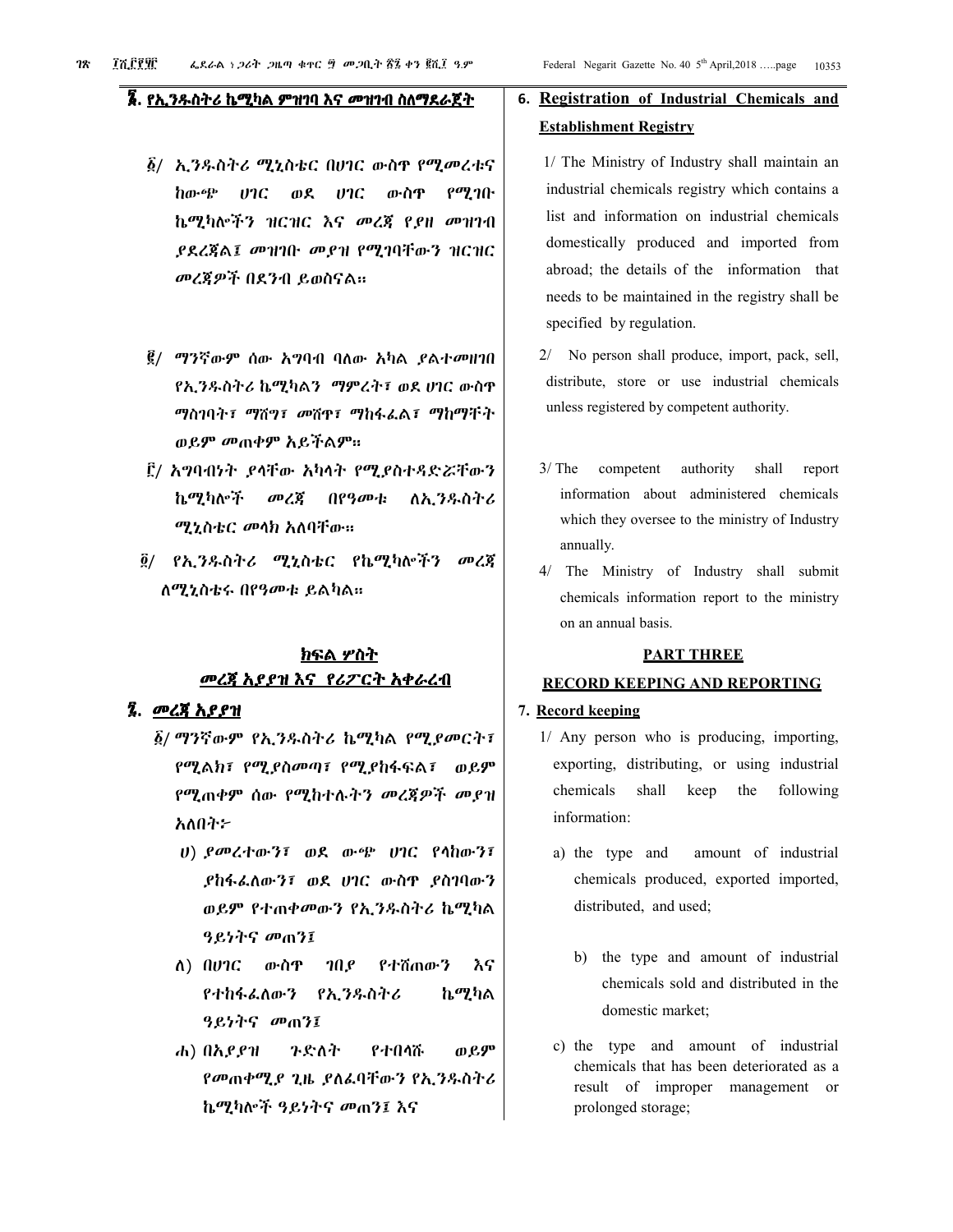- መ) የኢንዱስትሪ ኬሚካሎቹ የተመረቱበት ሀገር፣ ያመረተው ድርጅት ስምና አድራሻ።
- $\vec{g}/$  በዚህ አንቀጽ ንዑስ አንቀጽ ( $\vec{g}$ ) ላይ የተመለከቱት መረጃዎች ቢያንስ ለአምስት ዓመታት ተይዘው መቆየት አለባቸው።

#### ጅ. *ሪፖርት አቀራረ*ብ

- ፩/ ማንኛውም የኢንዱስትሪ ኬሚካል አምራች፣ አስመጪ፤ ሳኪ፤ አከፋፋይ ወይም ተጠቃሚ ያስመጣውን፣  $P$   $h$  $m$  $T$ ያመረተውን፤ *ያከ*ፋፌለውን፣ የተጠቀመውን ወይም ወደ ሦስተኛ ወገን የኬሚካል **ይስተሳለፌውን** ዓይነትና  $\omega_0$ በየዓመቱ ለኢንዱስትሪ ሚኒስቴር ሪፖርት ማድረግ አለበተ።
- ፪/ ማንኛውም ሰው ያመርተውን ወይም ያስመጣውን የኢንዱስትሪ ኬሚካል ለኢንዱስትሪ ሚኒስቴር ሪፖርት ሳያደርግ የኢንዱስትሪ ከሚካል ንግድ ማከናወን አይችልም።
- ፫/ ማንኛውም የኢንዱስትሪ ኬሚካል አምራች፣ *እስመ*ጪ፣ ሳኪ፣ *እከ*ፋፋይ ወይም ተጠ*ቃሚ የኢንዱስትሪ ኬሚካ*ሎች *የመ*ጠቀሚያ ጊዜ ከማለፉ ከአንድ ዓመት በፊት ለኢንዱስትሪ ሚኒስቴር ማሳወቅ አለበት።
- ፬/ ማንኛውም የኢንዱስትሪ ኬሚካል አምራች፣ አስመጪ፤ ላኪ፤ አከፋፋይ ወይም ተጠቃሚ በይዞታው የሚገኙ የኢንዱስትሪ ኬሚካሎች በስርቆት ወይም በኃይል ወይም በሌላ መሰል ሁኔታዎች ወደ ሶስተኛ ወገን የተላለፉ ከሆነ ውስዋ ወይም በ፵፰ ሰዓት <u>ለሚኒስቴሩ</u> አግባብነት ሳለው አካል ማሳወቅ አለበት።
- d) the country, name and address where the industrial chemical has been produced.
- 2/The information specified under sub-article (1) of this Article shall be maintained for a minimum of five years.

#### 8. Reporting

- 1/ Any person who is producing, importing, exporting, distributing and using industrial chemicals shall, report annually to the Ministry of Industry, about the type and amount of industrial chemicals that are imported, exported, produced, distributed, used or transferred to a third party.
- 2/ No person shall engage in a business of industrial chemicals transaction without reporting to the Ministry of Industry the type and amount of industrial chemicals produced or imported.
	- 3/ Any person who is producing, importing, exporting, distributing and using industrial chemicals shall report to the Ministry of Industry or competent authority one year before expiry date of the industrial chemicals.
	- 4/ Any industrial chemical producer, importer, exporter, distributer and user, when dispossessed industrial chemical by a third party through theft or forcibly or by any other means shall inform the Ministry or the Competent Authority within 48 hours of loss of possession.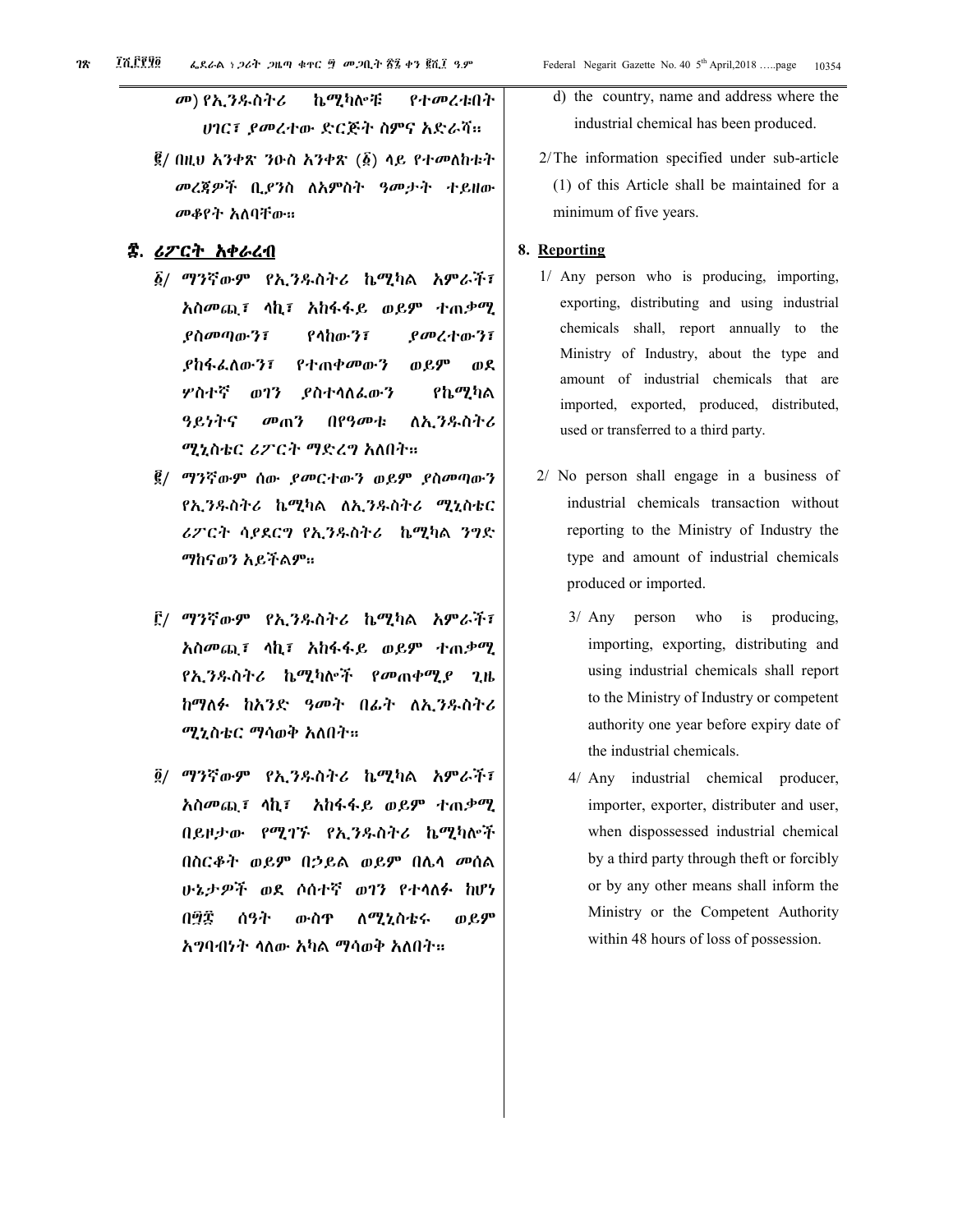# ክፍል አራት <u>የኢንዱስትሪ ኬሚካሎችን ወደ ሀገር ውስዋ ማስገባት፣</u> <u>ማሽግ፣ መለያ መስጠት፣ ማጓጓዝና ማከመቸት</u>

#### <u>፱. ወደ ሀገር ውስዋ ማስገባት</u>

- ፩/ የመጠቀሚ*ያ ጊ*ዜያቸው ከ፲፰ ወር በታች የሆኑ የኢንዱስትሪ ኬሚካሎችን ወደ ሀገር ውስዋ ማስገባት የተከለከለ ነው።
- ፪/ ማንኛውም ሰው በአካባቢና በሰው ጤና ላይ ሲደርስ የሚችለውን ንዳት ስመገምገም የሚያስችል የኬሚካል ባሀሪይ እና የንዋረ ነገር ይዘት መረጀ በተጠየቀ ጊዜ ስሚኒስቴሩ ወይም አግባብ ሳለው አካል ማቅረብ ይኖርበታል።
- ፫/ ሚኒስቴሩ ልዩ ፌቃድ በመስጠት የመጠቀሚ*ያ* ጊዜይቸው በዚህ አንቀጽ ንዑስ አንቀጽ (፩) ከተጠቀሰው ጊዜ በታች የሆኑ የኢንዱስትሪ ኬሚካሎች እንዲገቡ ሊፌቅድ ይችላል።
- ፬/ "ልዩ ፌቃድ" ማለት ለአስቸኳይ የአደጋ ጊዜ ወይም ወረርሽኝን ለመከላከል ወይም ለመሰል ዓላማዎች ሲባል ለአስገቢው የሚሰዋ የጹሑፍ ማረ*ጋ*ገጫ ነው፤ ዝርዝሩ በሚወጣው ደንብ ይወሰናል።

#### ፲. <u>ማሽግና መለ*ያ መ*ስጠት</u>

- ፩/ የኢ*ንዱ*ስትሪ ኬሚካሎችን ወደ ሀገር ውስዋ የሚያስገባ፣ የሚያመርት፣ የሚያከማች ወይም የሚያጓጉዝ ማንኛውም ሰው በመያዣያው ወይም በማሽጊያው ሳይ፦
	- ሀ) የኬሚካሉ ምዝገባ ቁዋር፣ መጠሪያ ስም፣ መጠን እና የአገልግሎት ዓይነት፤
	- ለ) ኬሚካሉ የተመረተበተ እና የአገልግሎት **ማብቂያ ጊዜ፤**
	- ሐ) የኬሚካሉ ባሀሪይ እና የንዋረ ነገር ይዘት የሚያሳይ መረጃ፤ እና
		- መ) ኬሚካሉ የተመረተበት ሀገር፤ የአምራቹ ድርጅት ስም እና አድራሻ መረጃዎች የተለጠፉ መሆኑን የማረጋገዋ ኃላፊነት አለበት።

# **PART FOUR IMPORTATION, PACKING, LABELING. TRANSPORTING AND STORING OF INDUSTRIAL CHEMICAL**

#### 9. Importation of Industrial Chemicals

- 1/ The importation of industrial chemicals the shelf-life of which is below 18 months is prohibited.
- 2/ Any person, upon request by the Ministry or competent authority. shall submit characteristics and chemical composition of industrial chemicals to assess the impact of industrial chemicals on environment and human health.
- 3/ The Ministry may provide special permit for importation of industrial chemicals the shelflife of which is below the period prescribed under sub-article (1) of this Article.
- 4/ "special permit" means a written approval for the importer in case of Emergency or control of epidemic or similar purpose; the detail shall be by regulation.

#### 10. Packing and labeling

- 1/ Any person who produces, imports, stores or transports industrial chemicals shall be responsible to ensure that the following information chemicals are labeled on container and package:
	- a) Registration number, name, quantity and the use of industrial chemicals;
	- b) manufactured and expiry date of the industrial chemicals;
	- c) the characteristics chemical and  $\sigma$ f industrial composition the chemicals; and
	- d) the country of production, name and address of the industrial chemical producer.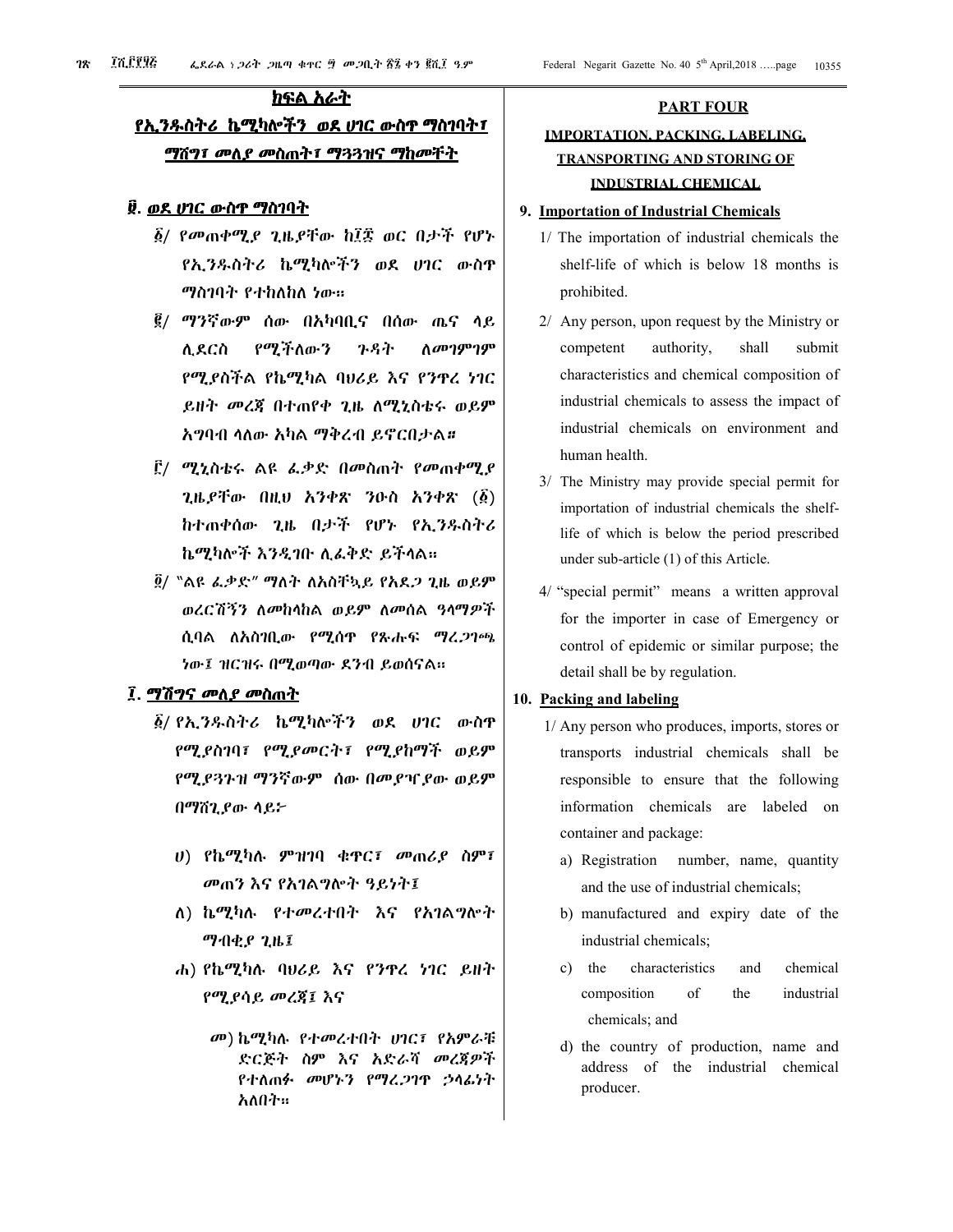- ሀ) አዴ2 በማያደርስ ሁኔታ ኬሚካሉን ለማከማቸት፣ ለአያያዝ እና ዋቅም ላይ ለማዋል የሚያስችል፤ እና
- ለ) በግልፅ ጎልቶ የሚታይ በአማርኛ ወይም በእንግሊዝኛ የተዘ*ጋ*ጀ እና በቀሳሉ የማይለቅ የመለያ ምልክት ያስው わぴって

イルデ ケル・ロ

#### ፲፩. <u>የኢ*ንዱ*ስትሪ ኬሚካሎችን ማጓጓዝ</u>

የኢንዱስትሪ ኬሚካሎችን በማጓጓዝ ላይ የተሥማራ ማንኛውም ሰው ፦

- *፩/* ኬሚካሎች በዚህ አዋጅ በአንቀጽ  $\vec{l}(\vec{\pmb{\beta}})$ የተገለፁ መረጃዎች በመያዣቸው ወይም በማሽጊያቸው ሳይ የተለጠፌባቸው መሆኑን፤
- ፪/ለኢንዱስትሪ አገልግሎት የሚውሉ ኬሚካሎችን ከመንገደኞች፣ ከእንስሳት ወይም ከምግብና መድሆኒት ጋር በአንድ ላይ አለመጓጓዙን፤
- ፫/ የኢንዱስትሪ ኬሚካሎችን <u>ለማ33ዝ</u> የሚጠቀምበት ተሽከርካሪ የድንገተኛ አደ*ጋ* መከላኪያ መሳሪያዎችን ያሟላ መሆኑን፤ እና
- ፬/ የኢንዱስትሪ ኬሚካሎች በሚጫኑበት እና በሚራገፉበት ጊዜ የአዴጋ ሥጋት የማያስከትሉ መሆኑን፤

ማረ.ጋዋ አለበት።

#### 12. <u>የኢንዱስትሪ ኬሚካሎችን ማከማቸት</u>

- 1/ ማንኛውም የኢንዱስትሪ ኬሚካል ማከማቻ፦
	- ሀ) የሕንፃ ዲዛይኑ፣ ግንባታና አደረጃጀት በሰው፣ በእንስሳት እና በአካባቢ ላይ አደ.2 እንዳያስከትል ለዚሁ ተግባር ተብሎ የተጠቀሰውን ደረጃ በሚደሟላ መልኩ የተገነባ መሆን አለበት፤

2/ Any person may pack or repack industrial chemicals, only if it is in a container which:

- a) is safe for storage, handling and use; and
- b) prominently displays a legible label in English or Amharic which and cannot easily be detached.

#### 11. Transportation of Industrial Chemicals

Any person who is engaged in transportation of industrial chemicals shall ensure:

- 1/ that the chemicals are labeled on containers and packages in accordance with Article 10(1) of this Proclamation;
- 2/ that the industrial chemicals are not being transported along with passengers, animals, or food and drugs;
- 3/ that any means of transportation of industrial chemical shall be outfitted with the emergency response equipments;
- 4/ that the loading and unloading of industrial chemicals do not cause risks.

#### 12. Storage of Industrial Chemicals

- 1/ Any storage facility of industrial chemicals shall:
	- a) be built in such a way that the design, construction and arrangement of the building do not cause risks to human, animals and environment and comply with the standards set facility for this purpose;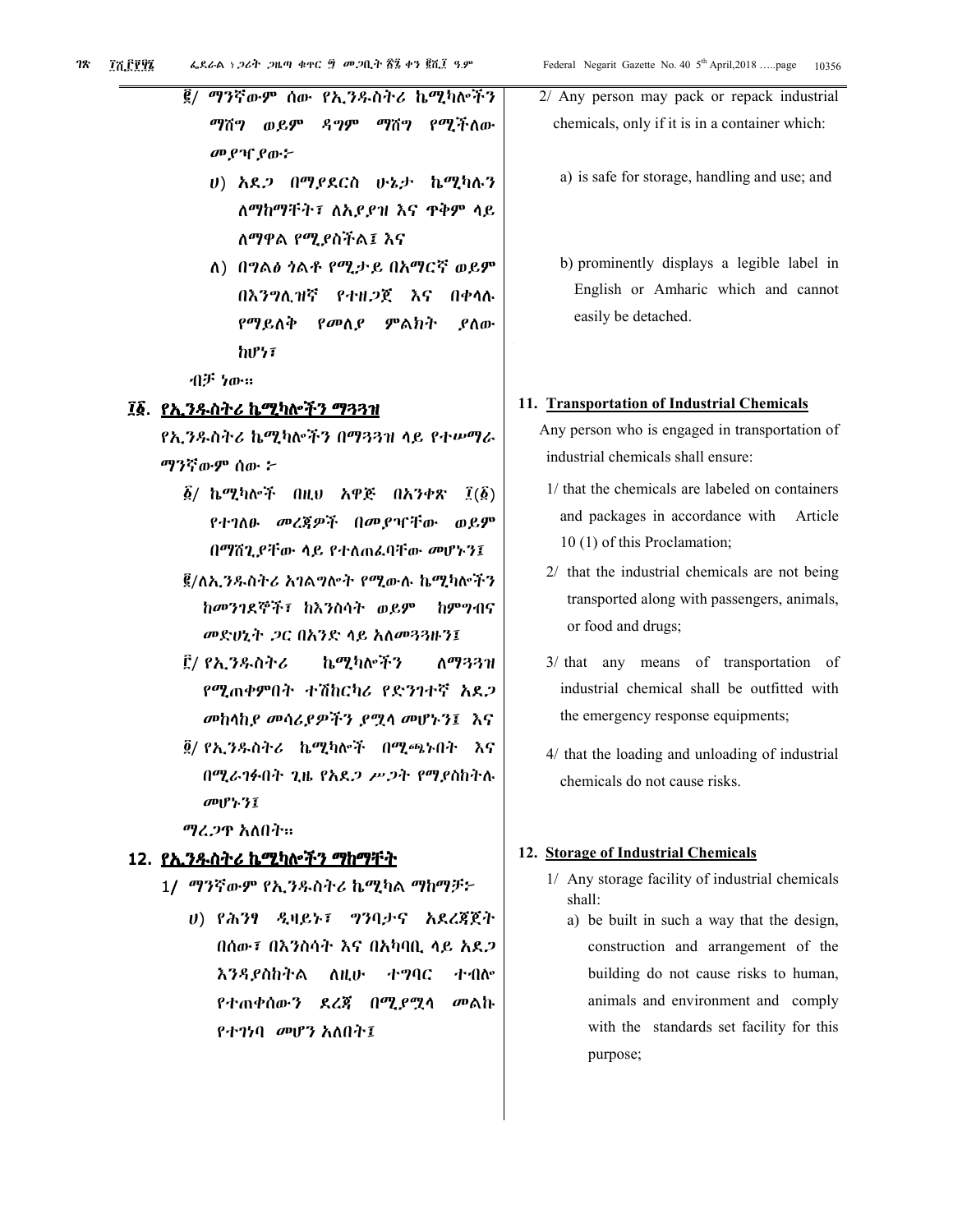- $A)$  *የ* $t$ በሳሹ ወይም  $\rho \omega_0$   $\rho \omega_1$   $\rho$  $2.1<sub>b</sub>$ .የለፌባቸው የኢንዱስትሪ ኬሚካሎች ተለይተው የሚከማቹበት የተለየ ክፍል የተዘጋጀለት መሆን ይኖርበታል፤
- ሐ) የኬሚካሎችን እና የመያዣቸውን ሁኔታ መደበኛ የሆነ የምልከታ ቁዋዋር ለማድረግ ተደራሽ የሆነ እና በመያዣቸው ላይ የደረሰን ጉዳትና ትክክለኛ ያልሆነ መለያን የሚያስችል ለማስተካከል ሥርዓት የተዘረ*ጋ*ለት መሆን ይኖርበታል።
- ፪/ የደረቅ ወደቦች እና ኤርፖርቶች ጊዜያዊ የኢንዱስትሪ ኬሚካሎች ማቆደ ወይም ማከማቻ የሚሆን የተለየ ስፍራ ማዘ*ጋ*ጀት አለባቸው።

# ፲፫. የመተባበር ግዴታ

- ፩/ አግባብነት ያላቸው አካላት ኬሚካሎች በሰው እና በእንስሳት ጤና እንዲሁም በአካባቢ ደሀንነት ላይ ጉዳት በማያሥከተል ሁኔታ እንዲያዙ፣ ዋቅም ላይ እንዲውሉ እና እንዲወገዱ በቅንጅት መስራት አለባቸው።
- ፪/ አግባብ ያላቸው አካላት የሚያሥተዳድሯቸው ኬሚካሎች የተመዘገቡ መሆኑን ማረ.2ገጥ አለባቸው።
- ፫/ አ*ግ*ባብነት የላቸው አካላት ሃላፊነት እና *ሚና* ዝርዝር የሚኒስትሮች ምክር ቤት በሚያወጣው ደንብ ይወሰናል።

#### ፲፬. <u>የክተተል እና የቁዋዋር ሃላፊነተ</u>

ሚኒስቴሩ በዚህ አዋጅ እና ይህን አዋጅ ተከተለው በሚወጡ ሕጎች መሠረት ኬሚካሎችን የተመለከቱ ተግባራትን በበላይነት የመከታተል፣ተልፃሚነቱን የመቆጣጠር ኃሳፊነት ተሰዋቶታል።

- b) have a separate compartment for storing of deteriorated and obsolete chemicals separately;
- c) be accessible to carry out visual inspection of chemicals and its container on regular basis and put in place a procedure for dealing with any issues that may be identified such as damage to containers and illegible labels.
- 2/ Dry ports and airport shall arrange a separate temporary industrial chemicals storage compartments.

#### 13. Collaborative responsibilities

- 1/ The Competent authority shall work in synergy to ensure chemicals are managed, used and disposed without causing damage on the human or animals health and to the environment.
- $2/$  The entities which compromise the competent authority shall ensure all administered chemicals are registered.
- 3/ The detail responsibilities and roles of the competent authority shall be determined by regulation to be issued by the council of ministries.

# 14. Monitoring and Regulatory Responsibilities

In accordance with this proclamation and other laws enacted with pursuant of this proclamation the ministry shall have the authority to monitor and control enforcement of chemical related activities.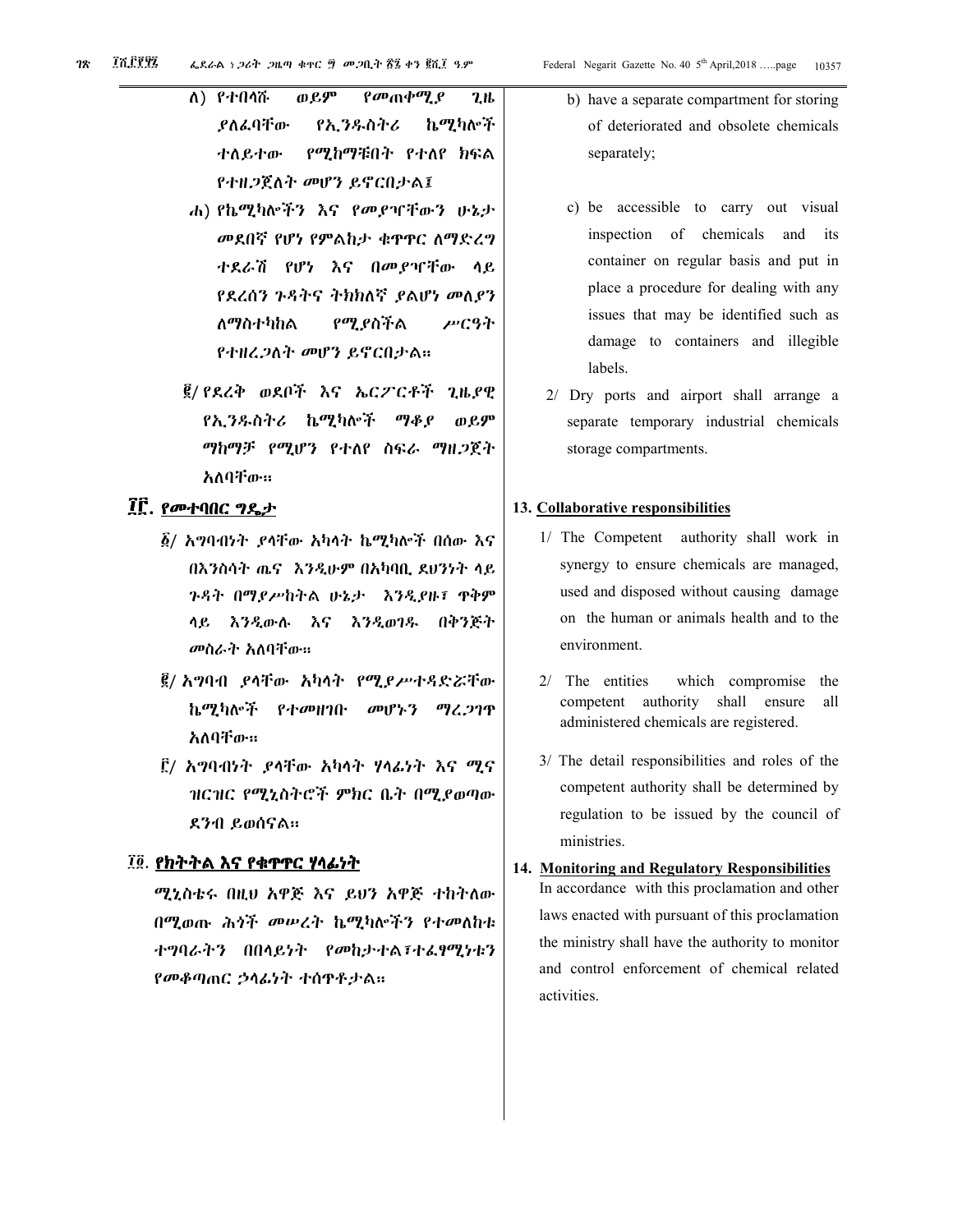# ክፍል አምስት

# ልዩ ልዩ ድን*ጋ*ጌዎች

#### ፲፩. <u>ቅጣት</u>

ማንኛውም ሰው፦

- **δ/ የዚህ አዋጅ ድንጋጌዎችን በሚቃረን ሁኔታ** የኢንዱስትሪ ኬሚካሎች እንቅስቃሴ ሳይ የተሳተፌ እንደሆነ፣ወይም
- ፪/ የብቃት ማረ ጋገጫ የምስክር ወረቀት ከሚኒስቴሩ ሳደገኝ የኢንዱስትሪ ኬሚካሎችን ያመረተ፤ ከውጭ ሀገር ያስገባ፤ የተጠቀመ ወይም ያከፋፌስ እንደሆነ፤ወይም
- ፫/ አግባብ ባለው የደረጃ አውጪ አካል የወጣውን የደረጃ መስፌርት የማደሚሳ የኢንዱስትሪ ኬሚካል *ያመረ*ተ፣ ከውጭ ሀገር ያስገባ፣ የተጠቀመ ወይም ያከፋፌስ እንደሆነ፤ወይም
- ፬/ በዚህ አዋጅ የተጠቀሱትን መረጀዎች ወይም ሰነዶችን በሚመለከት ሆን ብሎ የሀሰት ማስረጃ ያቀረበ እንደሆነ፤ ወይም
- *ξ/ ያ*ልተመዘገቡ የኢንዱስትሪ ኬሚካሎችን *ያመረተ፣ ከ*ውጭ ሀገር *ያስገ*ባ፣ የተጠቀመ፣ ወይም ያከፋፌስ እንደሆነ፤ ወይም
- $\tilde{B}$ / የአገልግሎት ጊዜ በማብቃቱ ወይም በመበሳሽቱ ምክንያት ዋቅም ላይ የማይውል የኢንዱስትሪ ኬሚካል ለሚኒስቴ ሪፖርት ያሳቀረበ እንደሆነ፤

ከሁለት ዓመት በማየንስ እና ከአምስት ዓመት በማይበልዋ ጽኑ እስራትና ከ፩፻ሺ ብር በማይንስ እና ፭፻ሺ ብር በማይበልዋ የገንዘብ መቀጮ ይቀጣል።

#### ፲፮. ደንብ እና መመሪያ የማውጣት ሥልጣን

- δ/ የሚኒስትሮች *ምክር* ቤት  $P_211'2$ አዋጅ ለማስፌፀም አስፌሳጊ የሆኑ ደንቦችን ሊያወጣ ይችላል።
- ፪/ ሚኒስቴሩ ይህን አዋጅን እና በዚህ አንቀጽ ንዑስ አንቀጽ (፩) መሰረት የወጡ ደንቦችን **ለማስፌጸም** የሚያስፌልጉ መመሪያዎችን ሊያወጣ ይችላል።

# **PART FIVE MISCELLANEOUS PROVISIONS**

#### 15. Penalty

Whosoever:

- in transaction of industrial  $1/$ engages chemicals in a manner against the provisions of this Proclamation; or
- $2/$  imports, produce, uses or distributed industrial chemical without having certificate of competence issued from the Ministry; or
- 3/ produces, imports, uses or distributes industrial chemical which does not meet the standards set by the relevant standard setting body; or
- 4/ intentionally provides false information or for information document requested pursuant to this Proclamation; or
- 5/ Produced, importd, used or distributed industrial chemicals; or
- 6/ fails to inform the Ministry or competent authority about chemicals that can no more of be use due to their expiration or deterioration;

shall be punished with rigorous imprisonment of not less than two year and not exceeding five years and with a fine not less than Birr 100,000 and not exceeding Birr 500,000.

#### 16. Power to issue Regulations and Directive

- 1/ The Council of Ministers may issue regulations necessary for the implementation of this Proclamation.
- 2/The Ministry may issue directive for the implementation of this Proclamation and regulations issued under sub-article (1) of this Proclamation.